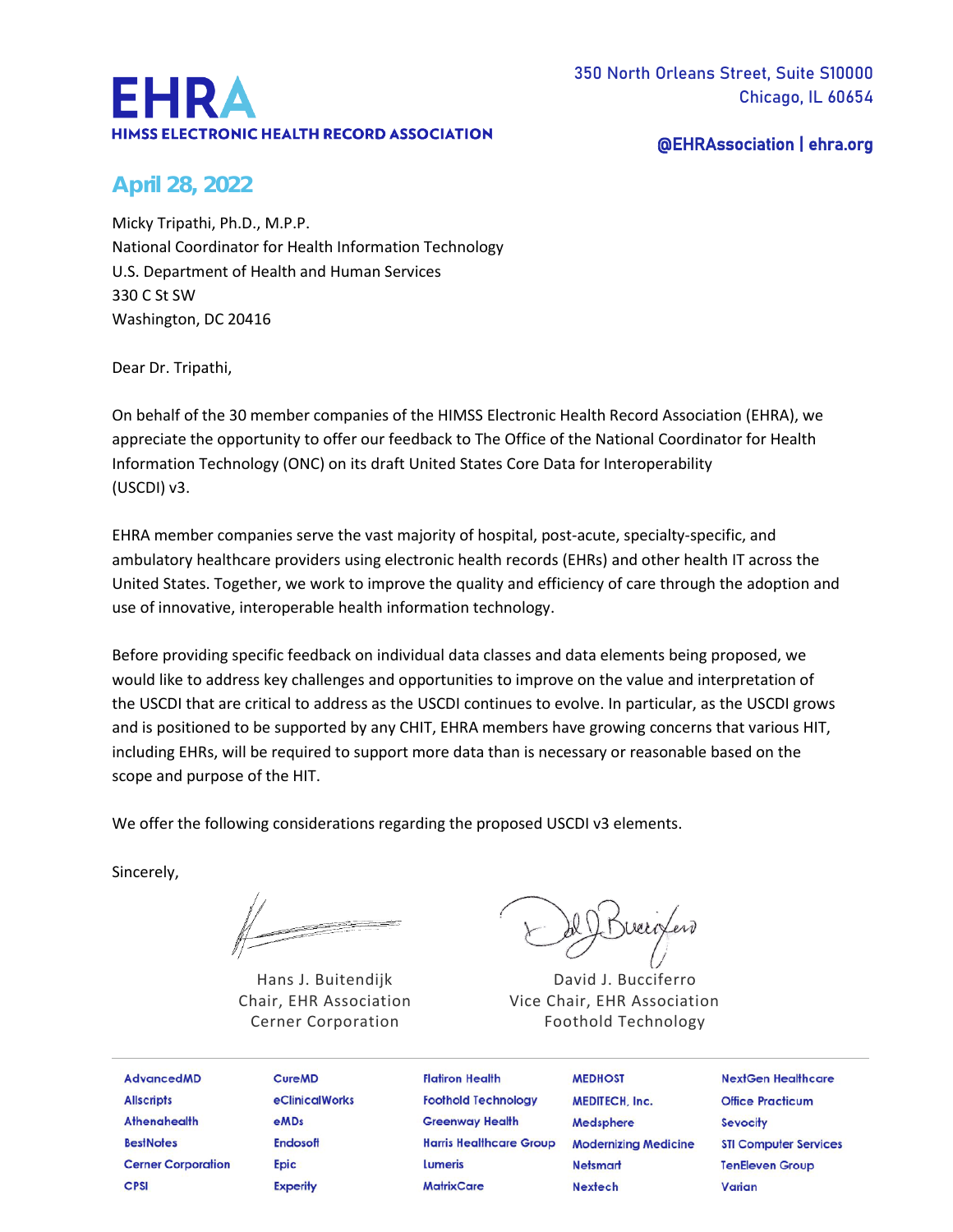Rand Ch

Pamela Chapman Experity

BarbaraHobbs

Barbara Hobbs MEDITECH, Inc.

Stephanie Jamison Greenway Health

William J. Hayes, M.D., M.B.A. CPSI

Cherier

Cherie Holmes-Henry NextGen Healthcare

ya Sulaim

Alya Sulaiman, JD Epic

*Established in 2004, the Electronic Health Record (EHR) Association is comprised of nearly 30 companies that supply the vast majority of EHRs to physicians' practices and hospitals across the United States. The EHR Association operates on the premise that the rapid, widespread adoption of EHRs will help improve the quality of patient care as well as the productivity and sustainability of the healthcare system as a key enabler of healthcare transformation. The EHR Association and its members are committed to supporting safe healthcare delivery, fostering continued innovation, and operating with high integrity in the market for our users and their patients and families. The EHR Association is a partner of HIMSS. For more information, visi[t www.ehra.org.](http://www.ehra.org/)*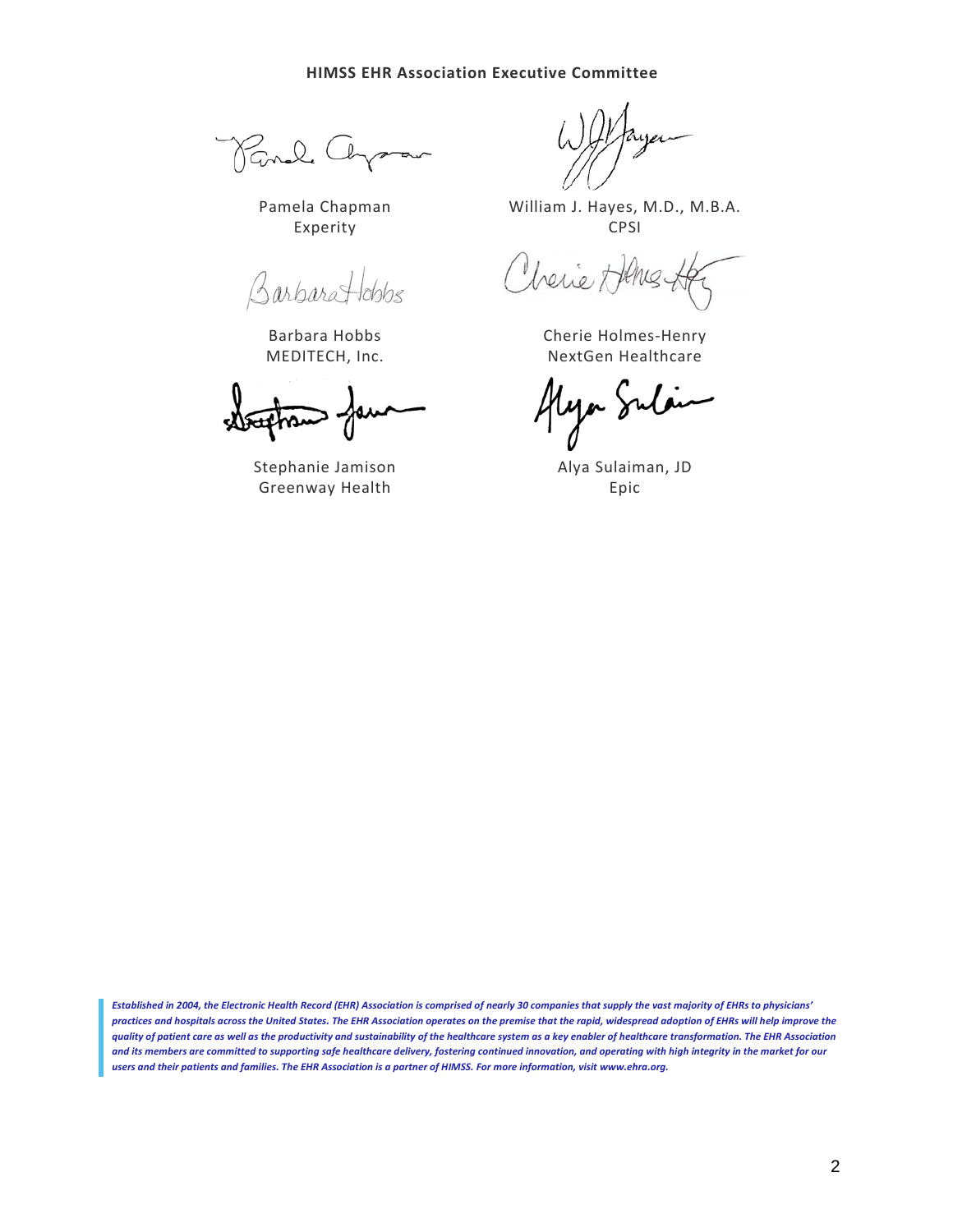# **General Considerations**

The USCDI has been defined as the core set of data for interoperability, and is thus a subset of all EHI/ePHI. All certified HIT is expected to support Version 1 through HL7 C-CDA and HL7 FHIR US Core. Newer versions of the USCDI also will be available for Certified HIT developers to claim support for through the Standards Version Advancement Process (SVAP) until a new certification rule raises the floor to a more current USCDI version. In addition, USCDI+ data sets are being developed as extensions for targeted areas such as Public Health and CMS Quality Measures. ONC has indicated that the scope of USCDI is not intended to expand to the full EHI (or ePHI).

Both premises, the scope of USCDI and its applicability to certified HIT, are increasingly being challenged by the expansion of the USCDI. The diversity of HIT that may be certified under ONC's program, how HIT is licensed and configured by individual healthcare organizations, and the need for interoperability standards that encompass all EHI will continue to contribute to challenges in identifying data elements that are appropriate for adoption in the USCDI.

## *Scope of USCDI Should Converge with EHI/ePHI*

We are increasingly concerned that the long-term goal of the USCDI is not to address all EHI. However, it is essential that there is industry-wide consensus on the minimum set of data elements that constitute EHI. Without this consensus, the industry will not be able to build consensus on technical standards to exchange all EHI. Targeting long-term alignment with EHI could also enable developers to develop EHI export formats that are standards-based instead of proprietary.

We therefore urge ONC to reconsider the long-term scope of the USCDI and set the target for it to be ePHI as defined by the HIPAA Privacy Rule. While EHI is the defined scope of the 21<sup>st</sup> Century Cures Act, EHI has a variable scope considering that the definition of the Designated Record Set (DRS) under the HIPAA Privacy Rule allows for provider organizations to consider a different scope of electronic data that is to be shared based on their policy-based understanding of the DRS. That leads to friction. On the other hand, ePHI is invariable and will always encompass any individualized DRS scopes. ONC's Trusted Exchange Framework (TEF) has recognized this and uses ePHI as one of its key scoping definitions. We support that wider perspective.

## *Certified HIT comes in all shapes and sizes*

There is an expectation (explicit or implicit) that EHRs are to support all USCDI since it is expected that, as new versions are published by ONC, there will be updates to the certification requirement. This expectation is reinforced by the USCDI's inclusion in the SVAP and RWT processes. However, not all HIT does or needs to be able to document all USCDI data, as they are not the original source. They may either receive it for display only, utilize services to access it from a source when needed, or they may not accommodate it all, depending on their user community's needs. It is therefore important that, as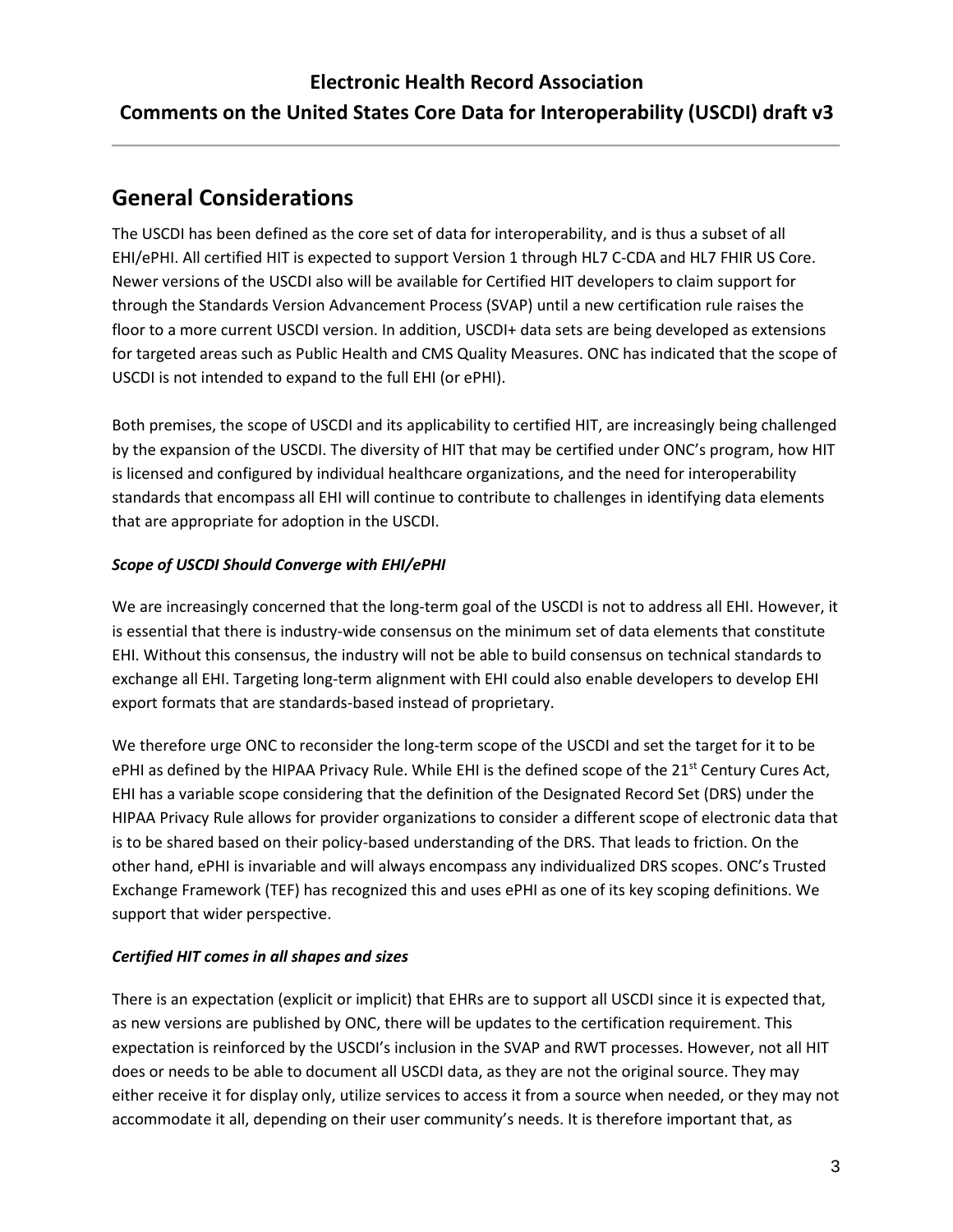newer versions of the USCDI are developed, not all the data elements and concepts of the USCDI are relevant to all certified HIT. This is more obvious in the USCDI v3 draft, and we expect that as USCDI further expands additional elements will be even less relevant to all certified IT.

Examples include:

- Pediatric Vital Signs (USCDI V1) are not applicable to all types of HIT (or even EHRs). While every healthcare provider is required to support the USCDI as part of obligations for implementation and use of Certified EHR Technology (CEHRT), not every healthcare provider treats children or has a need to record these elements.
- Discharge Summary and Discharge Diagnosis are not relevant to EHRs that are not intended for use in inpatient settings. These include traditional ambulatory-only EHRs and specialty EHRs intended for more narrow care settings. Such EHRs will never need to generate a discharge summary, and their users will never need to document a discharge diagnosis.
- Health Insurance Information and most "non-clinical" demographic data is typically collected and maintained in administrative/registration systems, not EHRs. Such data may need to be accessible in EHRs, but USCDI and supporting standards should not impose the requirement that EHRs collect and maintain such data.
- Clinical data is not maintained by scheduling and practice management systems and need not be accessible to them. As USCDI is starting to encompass data needed for administrative workflows, e.g., prior authorization, cost transparency, and other cross-clinical/administrative workflows, there is a need to align on common vocabulary and standards through USCDI. However, not all HIT wishing to be certified should be encumbered with having to maintain or even access and share all USCDI.

As USCDI expands to cover more administrative/financial data, this will become increasingly more obvious. If we are to limit USCDI to a core set that one reasonably can expect that all certified HIT would support, we believe we have almost reached that scope. But if we agree that EHI/ePHI is the real objective, then we must recognize that not all HIT presented to be certified should be expected to support all of the USCDI as versions advance.

## *Data Stratification*

ONC must recognize that while there is a need to establish common standards for all eHI/ePHI, different types of HIT should be permitted to focus on different subsets of USCDI appropriate to their purpose, scope, and intended use. This requires the establishment of a data stratification method to ensure that not all HIT is required to support all USCDI, rather only such data as is appropriate for certified HIT given their scope and role.

To date, the EHRA has advocated for stratifying the USCDI. We suggest the following approach to address this issue across the USCDI and its supporting applicable standards/implementation guides that certification would specifically reference, as well as certification criteria.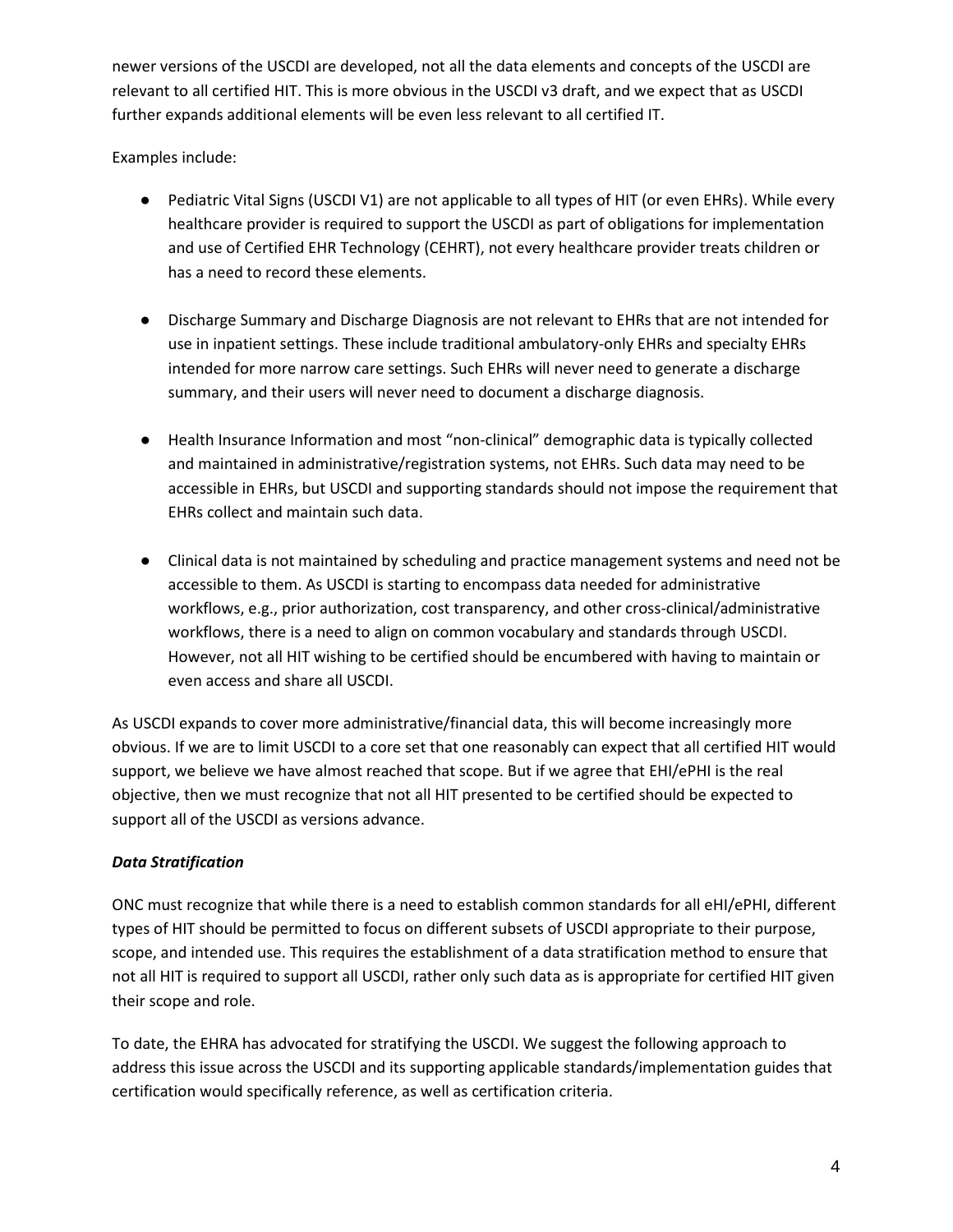#### **USCDI**

We suggest that the USCDI be viewed as a library of data concepts and classes, standardized through both vocabulary standards *and* supporting interoperability implementation guides that explain how data should generally be collected and used.

We suggest that the scope of USCDI should eventually contain all ePHI, as well as other core data for interoperability, where a minimum standard should be available to enable interoperability without special effort. This may be expressed as a constellation of data sets such as envisioned with USCDI+ but more expansive.

#### **Standards/Implementation Guides**

We suggest that FHIR US Core be recognized as the primary implementation guide establishing the necessary syntax and vocabulary bindings for interoperability. Where needed, other standards/implementation guides such as HL7 CDA C-CDA, HL7 v2, NCPDP SCRIPT, and X12 5010 may provide documentation and workflow guidance.

We note that, considering only FHIR US Core is available to SVAP, a fair amount of copying and some updating of FHIR profiles from other implementation guides such as Gravity or DaVinci is occurring or needed to ensure that FHIR US Core covers all USCDI. We suggest that ONC explore with HL7 how to better structure and relate the variety of implementation guides that have relevant content to support future versions of USCDI such that copying and re-work are limited if not eliminated.

Further, as implementation guides include profiles that may not (yet) be part of a USCDI version being contemplated, they must have clear interaction sets that can be used to reference specific subsets of the guides that would be relevant to that USCDI version. Such clarity and structure would also benefit the definition and boundaries of certification criteria both for USCDI and other capabilities (see, for example, our commentary on the ePA RFI)

## **Certification**

We suggest that certification for APIs, as well as upcoming workflow guidance such as for ePA, be made more granular, recognizing that not all HIT needs to support all the USCDI. Currently 170.315.g (10) addresses access to a single set of FHIR US Core profiles rather than enabling subsets. While certain HIT may need certain data to be accessible when received, the format may vary and some of that data should not be expected to be maintainable. For example, one specialized EHR may receive a C-CDA document that includes a discharge diagnosis for a prior hospital stay. They should be able to display that as part of viewing the document as received, but they should not be required to parse that data from the document as discrete data and store it, nor maintain it as either original data on an encounter or applicable updates. This would also apply to many demographic data as they are frequently maintained in an administrative system, not a clinical system such as the EHR which frequently would keep a copy at the most, but not enable updates.

#### **USCDI v2 to v3 Vocabulary Standards Updates**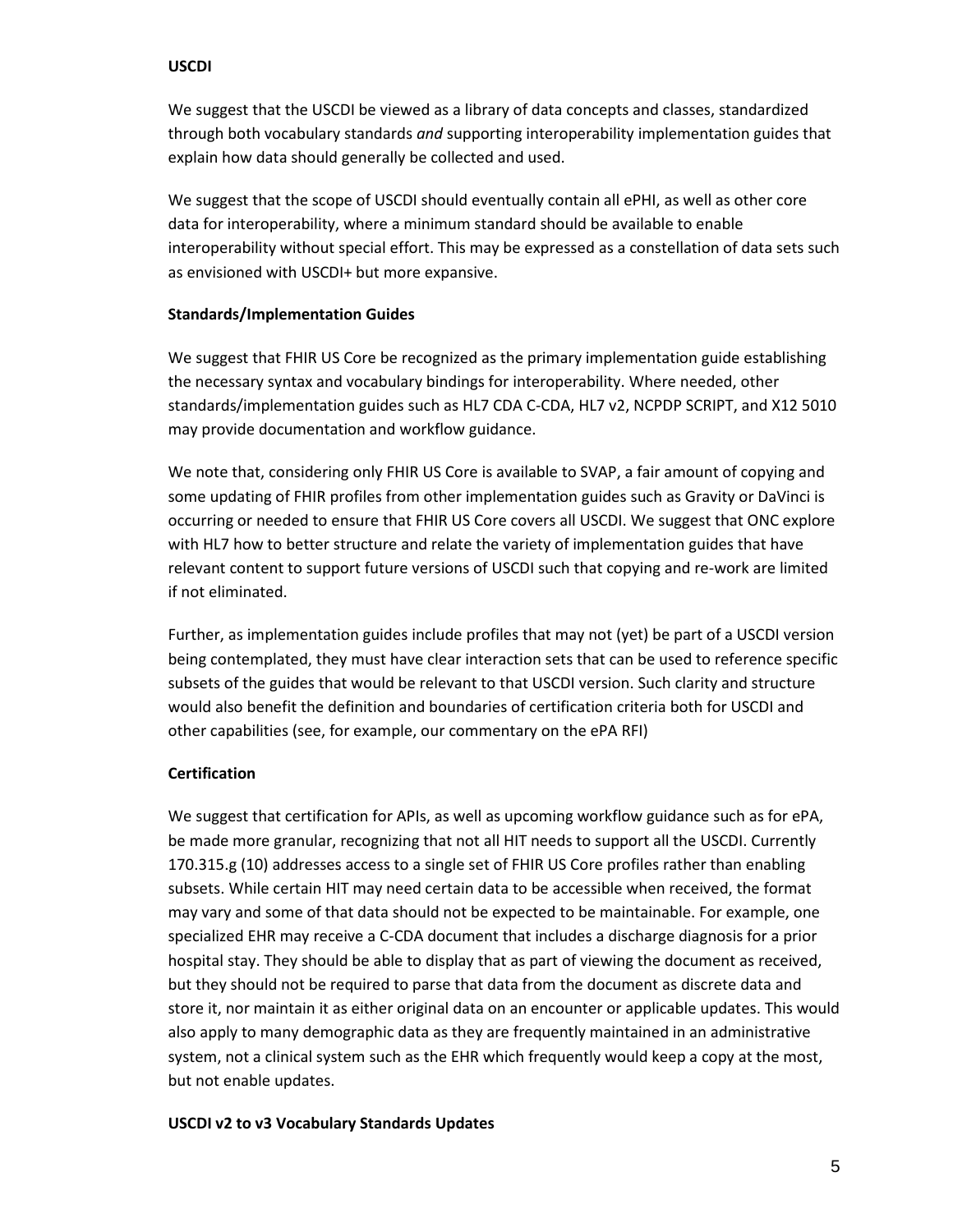We support any updates to more current vocabulary standards versions for any data elements that were already included in USCDI v2. We do note that this does not imply that any certification is limited to only those versions, rather HIT being certified can use the most current version available at the time of certification as already provided through the certification program. Such a clarification, that the version referenced is not limiting what can be certified to, would be a helpful addition.

# **Detailed Response**

As indicated in the General Considerations section, we believe that all EHI plus other core data to enable interoperability should be recognized in the USCDI in some fashion to indicate priority for standards or availability of standards to access and exchange those data. The following comments are not focused on whether it is appropriate to include the data element in the USCDI. Instead, the comments below focus on the clarity of definitions to facilitate consistent implementation of exchange with appropriate vocabulary and/or supporting standards and implementation guidance that can be referenced in certification.

## **Assessment and Plan of Treatment Data Class**

The HITAC recommended the ability to receive "any" assessment and at least enable review/retention of the assessment in textual form, even though the receiving HIT may not be able to create such an assessment and plan of treatment. We support this proposal, recognizing that an EHR need not support the creation of an assessment and plan of treatment beyond the scope of that EHR.

## **Clinical Notes Data Class**

The HITAC recommended that upon creation of a narrative clinical note, the note type be coded using a LOINC code from the LOINC Document Ontology that best captures the intent of the narrative clinical note to aid in searching and access. This recommendation included an indication that such a requirement should not imply that all HIT, and EHRs in particular, need to support the creation of narrative clinical notes for *every* entry in the LOINC Document Ontology. We support this recommendation in principle, with a clarification that health IT developers should be free to work with their clients to map existing EHR note types to LOINC codes as they see fit, rather than requiring the use of note types that might not be relevant to different groups' scope of practice.

## **Discharge Summary Data Element**

The USCDI indicates that the Discharge Summary Clinical Note is a narrative note, yet the proposal specifies the inclusion of specific, discrete data. We recommend removing this specificity, as requiring providers to include specific discrete data in narrative notes imposes unnecessary clinician burden and concerns that the EHR is making them "click boxes." The Discharge Summary Document Type templates already address how to include the data indicated. We also note EHRs that do not support inpatient or residential care have no need to create Discharge Summaries and should not be required to do so.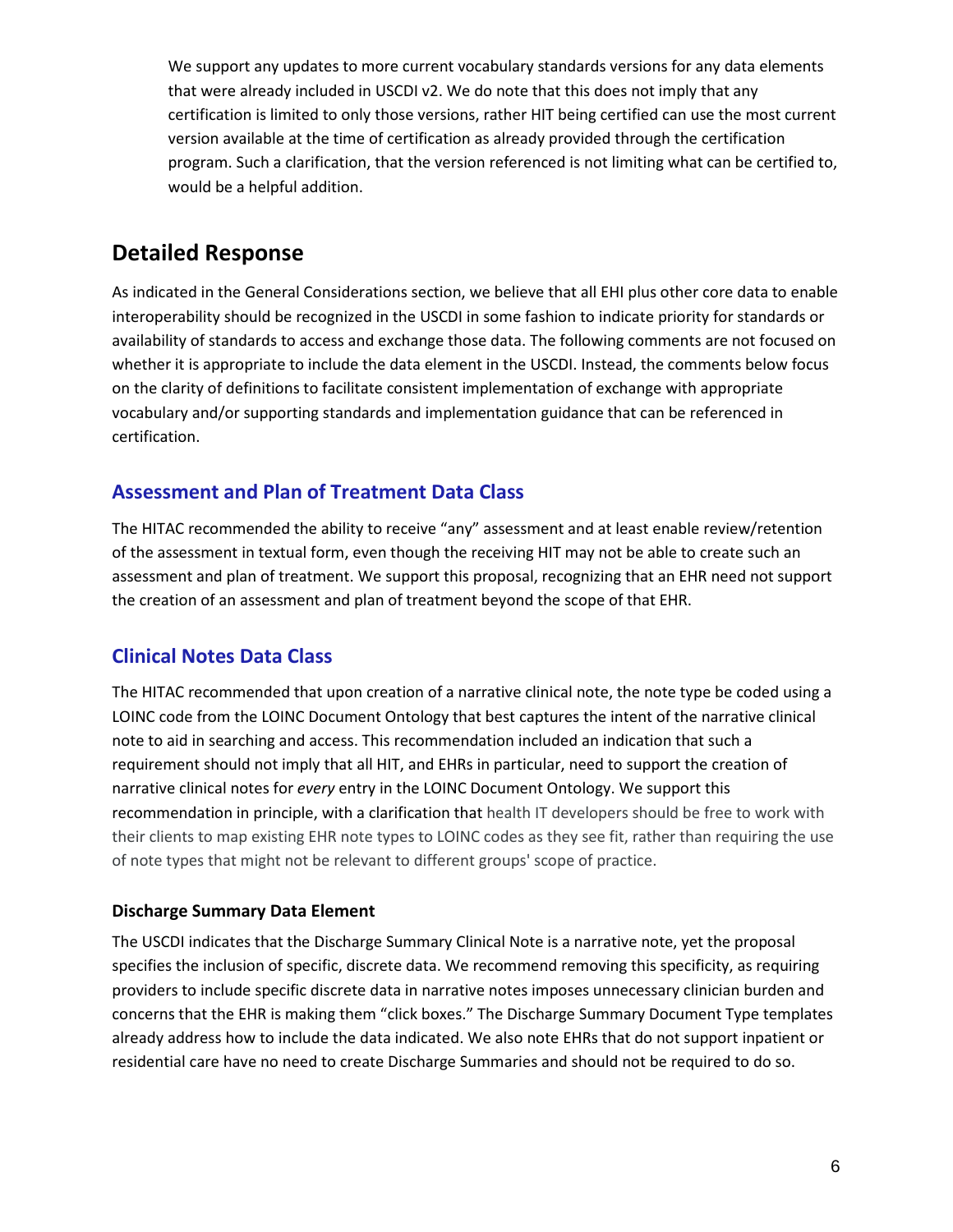## **Clinical Tests Data Class**

## **Clinical Test Data Element**

We generally support the inclusion of a minimum set of non-imaging, non-laboratory tests. We note that not every EHR would maintain all tests as an original source based on the focus and specialization of the EHR, nor would other or all HIT need to receive such clinical test results. For example, laboratory HIT would be the original source for laboratory tests, but would not need to receive other clinical test results not relevant to the performance of the laboratory tests. We suggest clarifying that HIT supports the applicable values included in the set, and may support others as well.

## **Facility Level Data Class**

#### **Facility Identifier Data Element**

The HITAC recommended supporting facility identifiers, including assigning authority, in particular for CCN (CMS Certification Number), NPI (National Provider Identifier), and PTAN (Provider Transaction Access Number). We note two concerns with the recommendation:

Facility identifiers must be associated with other clinical information or context to be valuable. For example, the facility where an encounter occurred, is planned to occur, or where a procedure was performed could be helpful information. However, exchanging a facility identifier without that context would confuse users. It is also not clear whether this is to represent an organization or more granular physical facilities.

While the NPI has meaning in the context of an EHR, the CCN and PTAN identifiers might not be used in EHRs, but rather in administrative and/or reporting systems. Therefore, not all HIT would need to support all identifiers based on context and purpose

We therefore suggest that this data element and the data class in general require more definition to clarify its purpose (organizational ownership/responsibility and/or physical location/building) and context (relationship and role to specific other data classes). We suggest that this data element, while likely widely used in its various forms, and, as the HITAC further suggests, is intended to reflect the organization that has overall responsibility for the encounter (visit, stay), is not ready for USCDI given the ambiguous and incomplete definition.

## **Health Status Data Class**

We generally support the goal of aligning standards in this space but we note that there are many assessment instruments used across specialties and settings. We are concerned that different entities will not have a consistent understanding of the types of assessments that should be shared within each data element in this data class. Some are highly specialized and focused, and only applicable to certain settings. We suggest that ONC work with the provider community to identify a core set of assessments that are more widely adopted and used, thus increasing the value of sharing them. We also note that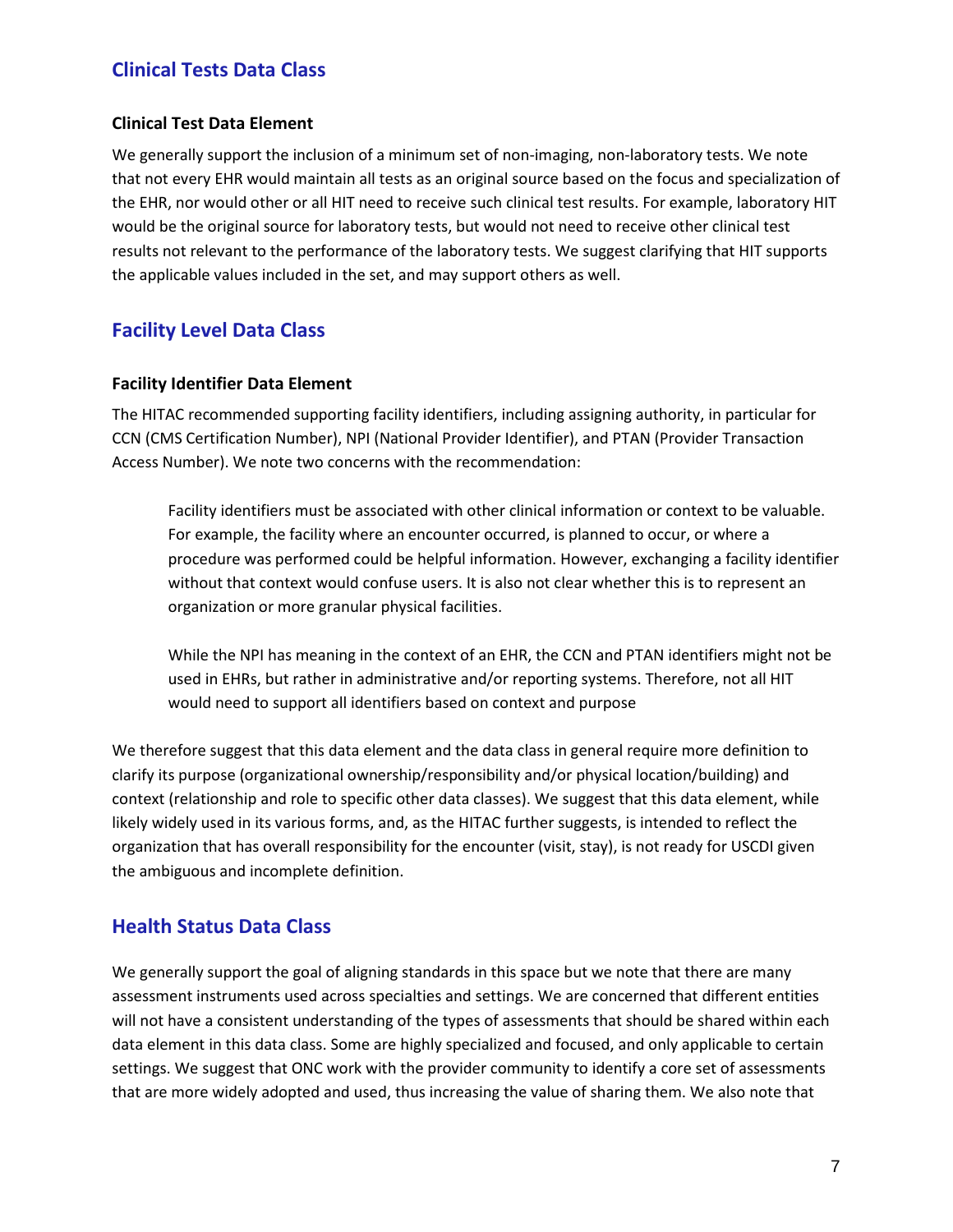even within the core set of assessments, certain providers and the EHRs they use may not find all of them relevant to their scope of practice and patient population.

Any assessment tool chosen for a value set must not be restricted by licensing requirements.

We suggest that as assessment tools are considered and adopted, the language(s) in which the tools are available are clearly documented in the ISA or USCDI. Considering the diversity of communities served, we also suggest that any tool selected should be available in a variety of languages.

## **Accommodation Data Element**

The HITAC recommended adding Accommodation as a Health Status to complement Disability Status. We note that in ONDEC this exists as a comment, not yet Level 2. It is in particular unclear what vocabulary is intended to be used and how it is intended to be used with Disability Status. We suggest this data element, in combination with Disability Status, needs further definition and clarity before it is included in USCDI.

## **Disability Status Data Element**

We suggest clarifying the boundaries between the disability, functional, and mental statuses more clearly using well-defined vocabulary for each to avoid overlap. We note that considering the vocabulary is not consistently used across providers at this stage, inclusion in USCDI becomes challenging as data exchanged will not have as much value for the receiving provider. Alignment and adoption of common vocabulary is critical to achieving that. We do recognize that documentation of this information is helpful, and we think that more standardization will drive better data value and use. As the submission indicated a key focus on using this status for disability benefits determination, we suggest considering this element for a disability benefits determination focused USCDI+ data set.

## **Functional Status Data Element**

We suggest clarifying the boundaries between the disability, functional, and mental statuses more clearly, using well-defined vocabulary for each to avoid overlap. We note that because the vocabulary is not consistently used across providers at this stage, inclusion in USCDI becomes challenging as data exchanged will not be as useful for the receiving provider. Alignment and adoption of common vocabulary is critical to achieving that.

## **Mental Function Data Element**

We generally support the inclusion of Mental Function but note that the terminology referenced is limited to cognitive status, while mental function encompasses more. We suggest that more feedback is required from stakeholders to properly scope this element, recognizing that various screener tools may focus on just cognitive status, other aspects, or both. Updating the name to Mental & Cognitive Status would aid in that clarification. We also suggest ONC clarify whether this element is intended to contain subjective observations and/or a standardized assessment.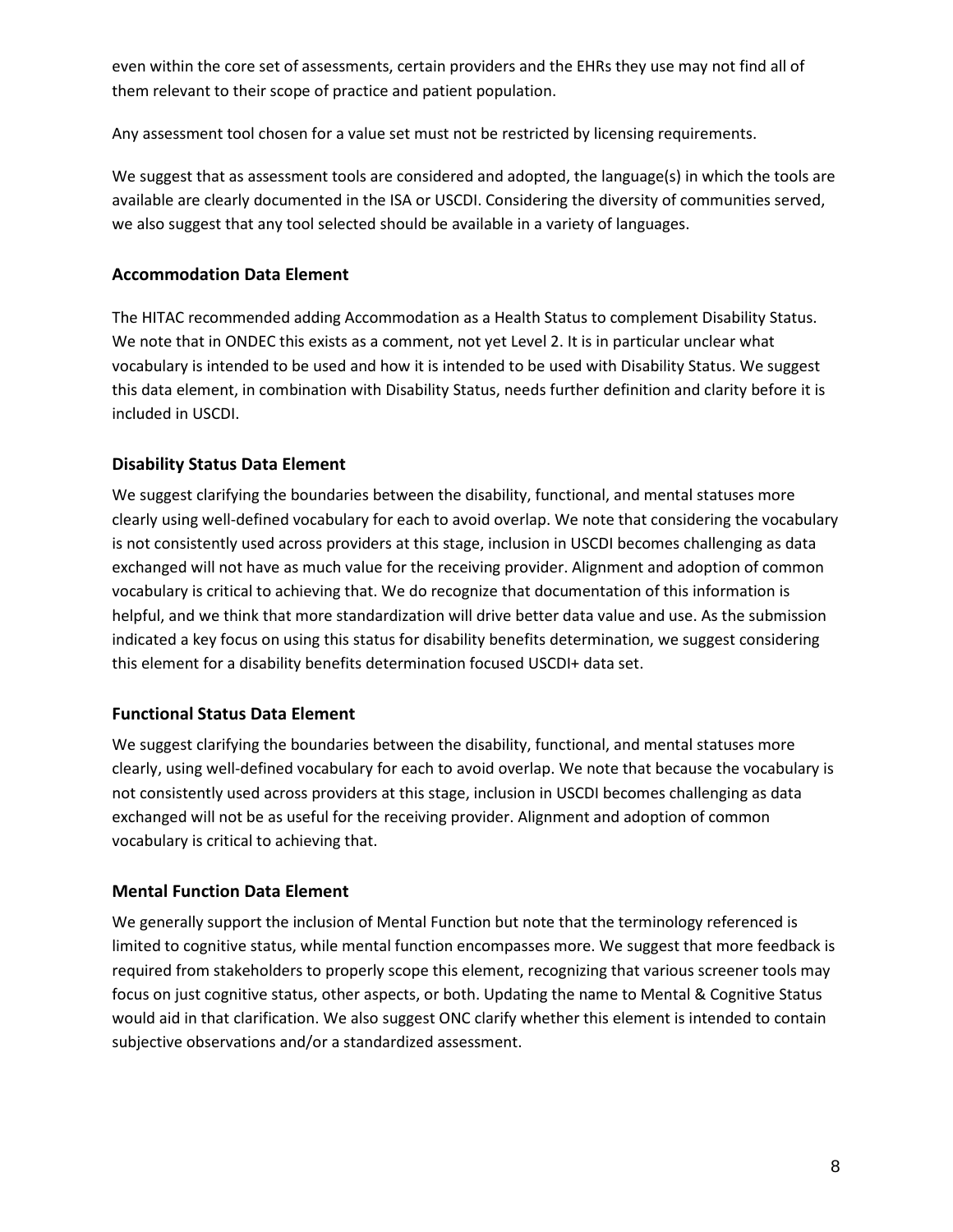## **Pregnancy Status Data Element**

The HITAC recommended expanding the value set to include "intent to become pregnant." We suggest that further review is required to determine whether two elements are needed to describe whether the patient is pregnant at a certain time vs. other categorizations that are either valid when the patient is or is not pregnant. The values suggested would be applicable for either one or the other state.

Additionally, we suggest including an Estimated Due Date to add context when the patient is pregnant. Only including the last recorded pregnancy status may create a misunderstanding if the pregnant patient was last seen by the sending organization some time ago.

## **Health Concern Data Element**

We note that in USCDI v2 there was no clear definition of the Health Concerns data element, only at the data class level. As it is proposed to be moved under Health Status (which retained the definition of the USCDI v2 Health Concern data class), there is still no clear definition of how it is different from other Health Status data elements. We suggest either dropping the class altogether or providing a clear definition to understand relevant terminology and supporting standards/implementation guides.

We note that, generally, a health concern can be a kind of problem that is addressed separately and includes diagnoses. Health status findings need not be health concerns, problems, or lead to a diagnosis. Furthermore, Problems includes SDOH Problems/Health Concerns; thus this element either seems to already be sufficiently covered as part of Problem, or would be better addressed through a separate data class to highlight its unique characteristics.

## **Smoking Status Data Element**

We support the re-classification of Smoking Status to be part of Health Status.

The HITAC recommended supporting various instruments to conceptualize smoking status and history. While we support the intent, it is not clear which specific alternative vocabulary is being suggested. We suggest considering this expansion in the next USCDI version to enable adequate review by the community.

## **Health Insurance Information Data Class**

We are concerned about including the Health Insurance Information data class as key data is not yet sufficiently defined (see our detailed comments). While the current requirements to support all USCDI through certification, it requires EHRs in particular to enable support for this data that in fact may be provided by other HIT, e.g., an administrative/registration system. It is our understanding that one cannot certify to FHIR US Core version to enable support to all other relevant USCDI v3 data.

We note that health insurance information is typically documented as part of administrative workflows. EHRs may have at most a copy, or may rely on services to access the information as needed for display only. If the EHR does not record the health insurance information (as the system of truth), a FHIR based API to retrieve it makes no sense. Thus the meaning of "support" becomes critical as USCDI evolves. We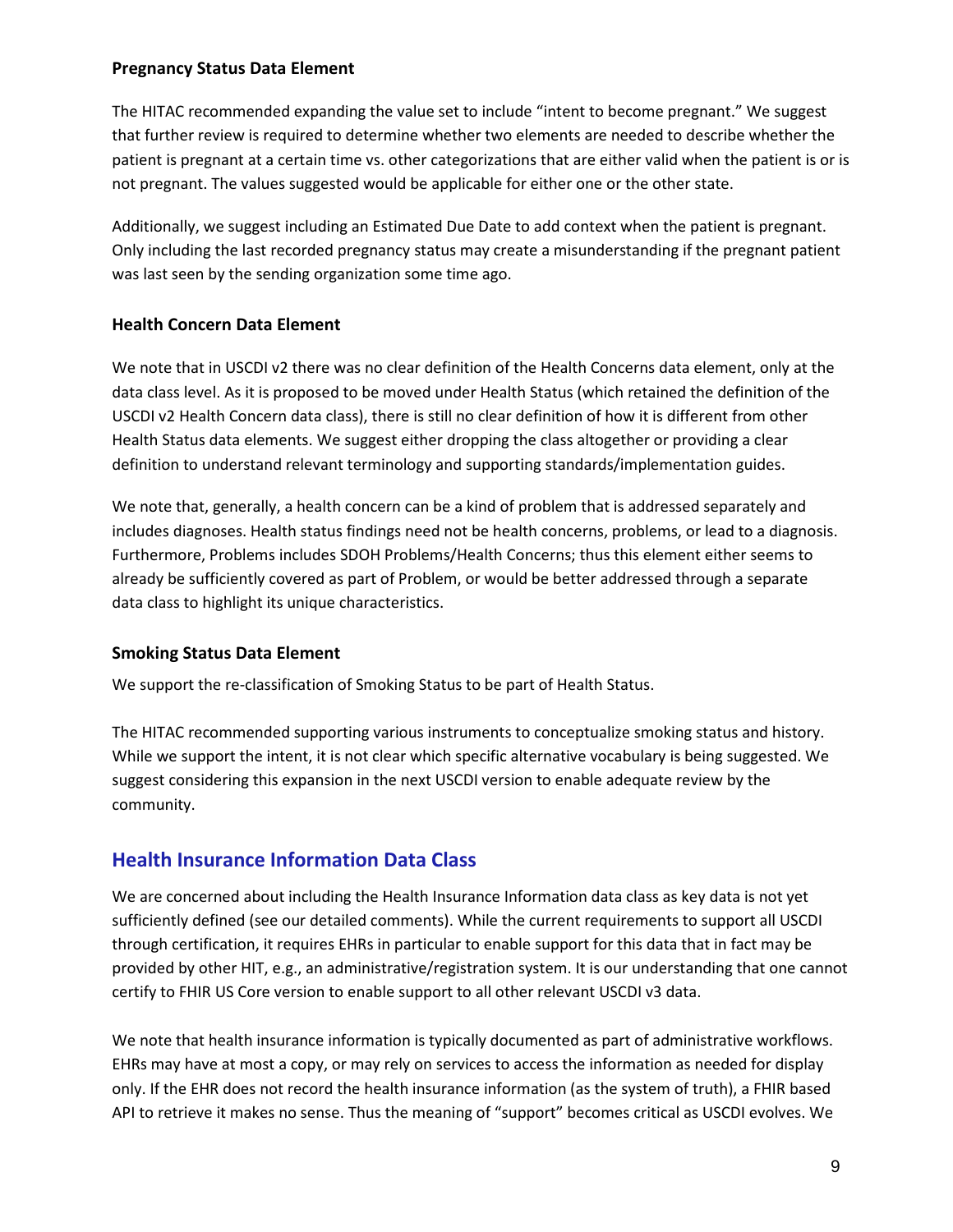suggest ONC clarify that an element's inclusion in USCDI v2 or v3 does not require the EHR to certify its support of that element, even if that EHR intends to support other USCDI v2 or v3 elements under the SVAP. Until that is explicitly addressed, we recommend not including Health Insurance Information in USCDI to avoid overburdening EHRs with capabilities they need not have.

## **Coverage Status Data Element**

We suggest updating the definition to indicate this is the status of the overall coverage (health plan, selfpay, etc.) and not that of the coverage associated with any particular encounter or claim.

## **Coverage Type Data Element**

We suggest this element not be included until HL7, NCPDP, and X12 have aligned vocabulary and issued guidance as to which values are applicable in what context.

## **Member Identifier Data Element**

While this element on its own is not necessarily a concern, see our general comments on health insurance information for our overall concern with the inclusion of this data.

## **Subscriber Identifier Data Element**

While this element on its own is not necessarily a concern, see our general comments on health insurance information for our overall concern with the inclusion of this data.

## **Relationship to Subscriber Data Element**

We note that there is no vocabulary defined for the relationships of interest. We suggest this element not be included until HL7, NCPDP, and X12 have aligned vocabulary and issued guidance as to which values are applicable in what context.

## **Group Number Data Element**

While this element on its own is not necessarily a concern, see our general comments on health insurance information for our overall concern with the inclusion of this data.

## **Payer Identifier Data Element**

While this element on its own is not necessarily a concern, see our general comments on health insurance information for our overall concern with the inclusion of this data. Additionally, it is important to determine which assigning authority is used to identify individual payers in order to ensure the correct interpretation of this value and document the other health insurance information within that payer's context. This will be essential to processes such as electronic prior authorization in order to enable the HIT to identify the right payer/health plan to interact with automatically.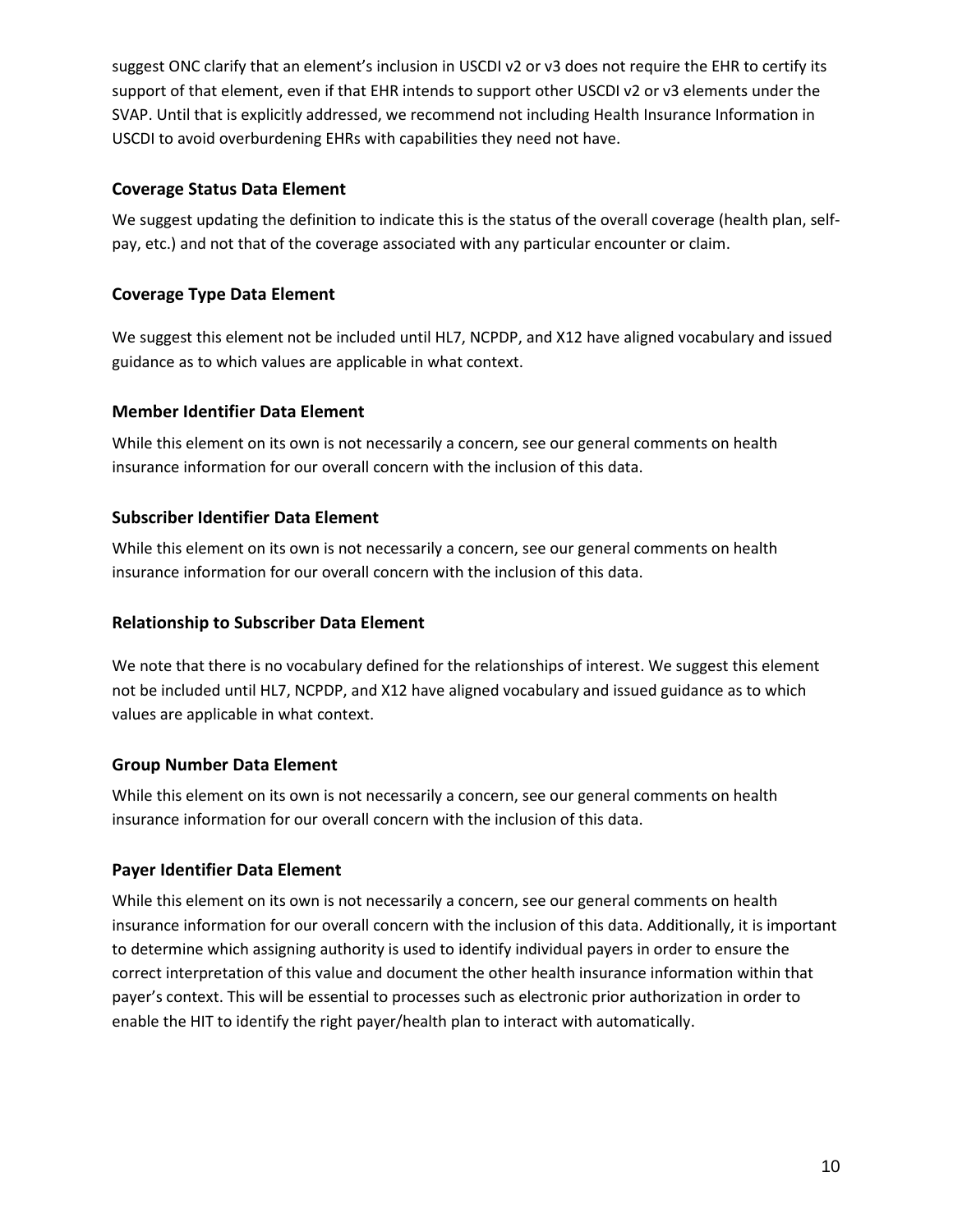## **Laboratory Data Class**

The HITAC recommended that laboratory data, which is already widely shared and required to conform to CLIA regulations on lab reporting, be included in USCDI v3. In particular, the HITAC suggested the inclusion of Unit of Measure, various date and time stamps, and Reference Range. We generally support the inclusion of laboratory data that is already widely communicated as it advances USCDI to encompass all EHI for which standards have been established. However, this is a good example of why not all HIT that intends to be certified should be required to support all USCDI data including that which it does not manage.

## **Specimen Type Data Element**

We support the inclusion of this data element but note that not all results include specimen type, as it may be implied from the test code and/or not included on the report received.

## **Result Status Data Element**

We support the inclusion of this data element.

## **Test Kit Unique Identifier**

The HITAC made a recommendation to include a Test Kit Unique Identifier. We note that while there is tremendous interest in this data for tests performed during the COVID pandemic as test kits were made available under an Emergency Use Authorization, it has been very difficult to record. We therefore suggest that the focus should be first on enabling a more streamlined method to acquire a Test Kit Unique Identifier before introducing this in USCDI.

## **Medications Data Class**

The HITAC recommended starting including additional medication data that is already widely shared when communicating prescriptions. In particular, the HITAC suggested the inclusion of Dose, Strength, Formulation, Sig/Dosing Instructions, Route, and Status. We generally support the inclusion of medication data that is already widely communicated as it advances USCDI to encompass all EHI for which standards have been established. However, this is a good example of why not all HIT that intends to be certified should be required to support all USCDI data including that which it does not manage.

## **Patient Demographics Data Class**

## **Date of Death Data Element**

We support the proposal to add this data element.

## **Tribal Affiliation Data Element**

We suggest only listing the value set from the submission, TribalEntityUS, not the FHIR and CDA standards references as those are beyond the scope of USCDI.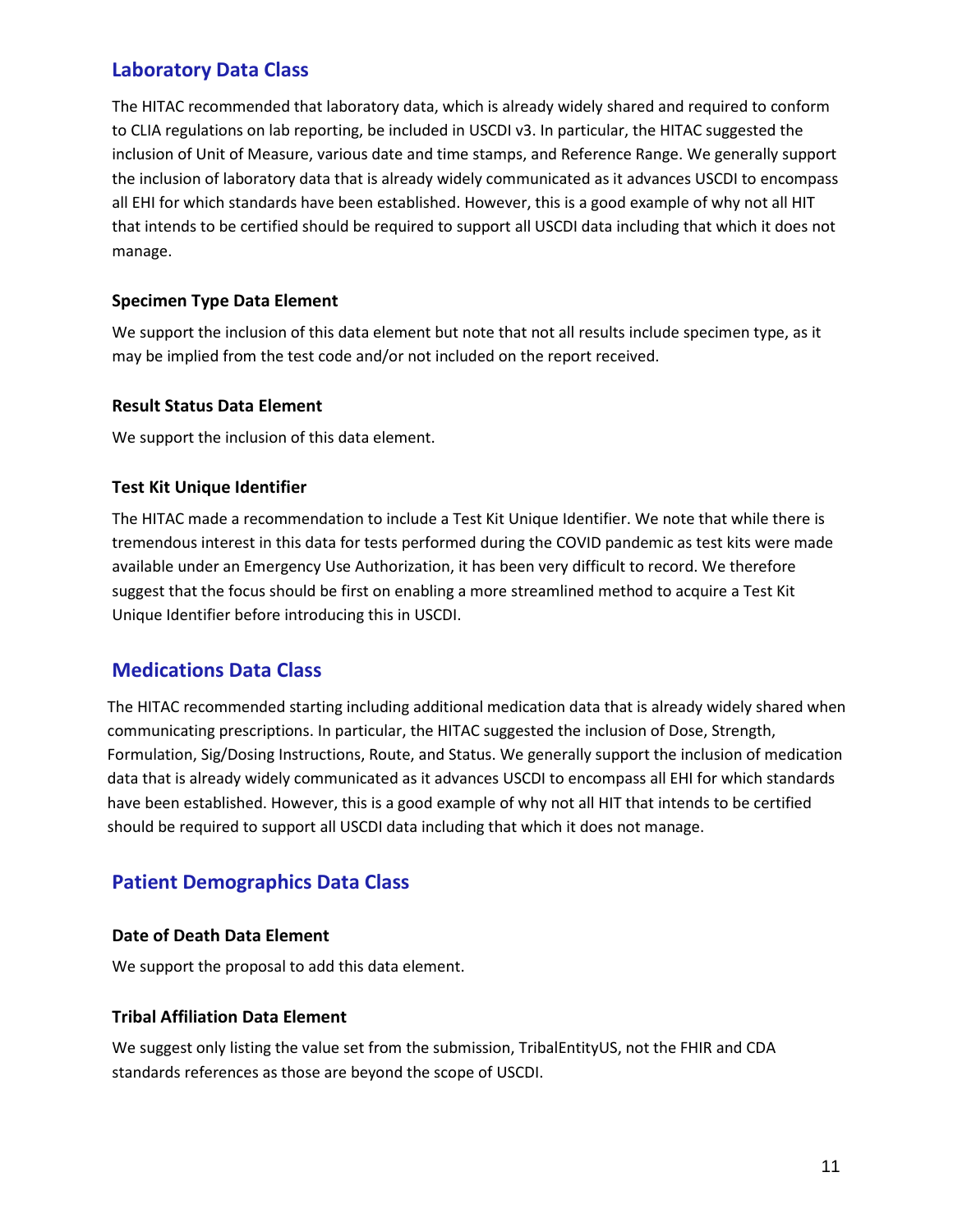## **Occupation / Occupation Industry Data Elements**

We suggest focusing on a single data element each for Occupation and Occupation Industry rather than introducing the more complex and extensive ODH implementation guide. The larger ODH IG should be considered in a future version after it has had an opportunity to be more widely deployed, used, and matured. For Occupation, the proposed value set (Occupation ONETSOC Detail ODH Value Set) is reasonable to start, and for Occupation Industry the [Industry NAICS Detail \(ODH\) Value Set.](https://phinvads.cdc.gov/vads/ViewValueSet.action?oid=2.16.840.1.114222.4.11.7900) 

[However, we](https://phinvads.cdc.gov/vads/ViewValueSet.action?oid=2.16.840.1.114222.4.11.7900) are concerned that the current value sets are too granular for typical documentation and awareness use cases. The value sets should therefore either be extensible to enable the use of more coarse occupation descriptions, or introduce a leveling/hierarchy that enables the use of either more granular or coarse values as relevant to the context. The definition should recognize that capturing more than one occupation and occupation industry, while appropriate, should not be required for all HIT to support maintenance as they may only need one occupation of focus to provide necessary context.

## **Related Person's Name / Relationship Type Data Elements**

We suggest clarifying whether this element is meant to represent a generally related person, or to address the relationships that a person may have in the context of a Care Team (e.g., guardian, caregiver), Health Insurance role (e.g., member, subscriber), administrative/financial purposes, or other contexts. We suggest that this related person is representing a general demographic relationship and is not intended to cover any of the other context-specific relationships. It could be used for patient matching or general awareness. For example, family members should not have to be listed here to be part of the Care Team or any other context. In another example, relationship types in the Patient Demographic data class should be distinct and separate from the roles a person may have as part of a care team, or other context-specific relationships, e.g., a guardian or caregiver are appropriate for a Care Team, thus not to be further referenced here, while a guarantor is appropriate for health insurance information, thus not to be further referenced here..

## **Current Address / Previous Addresses Data Elements**

We support the adoption of the US@ specification for exchanging addresses.

## **Gender Identity Data Element**

Considering that the proposed SOGI value set being addressed in the HL7 Gender Harmony Project has not been finalized and USCDI v2 does already include a value set, we suggest reconsidering the SOGI value set resulting from the HL7 Gender Harmony Project once finalized as a standard for a future version of USCDI.

## **Sex (Assigned at Birth) Data Element**

Considering that the proposed value set being addressed in the HL7 Gender Harmony Project has not been finalized and USCDI v2 does already include a value set, we suggest reconsidering the value set resulting from the HL7 Gender Harmony Project once finalized as a standard for a future version of USCDI.